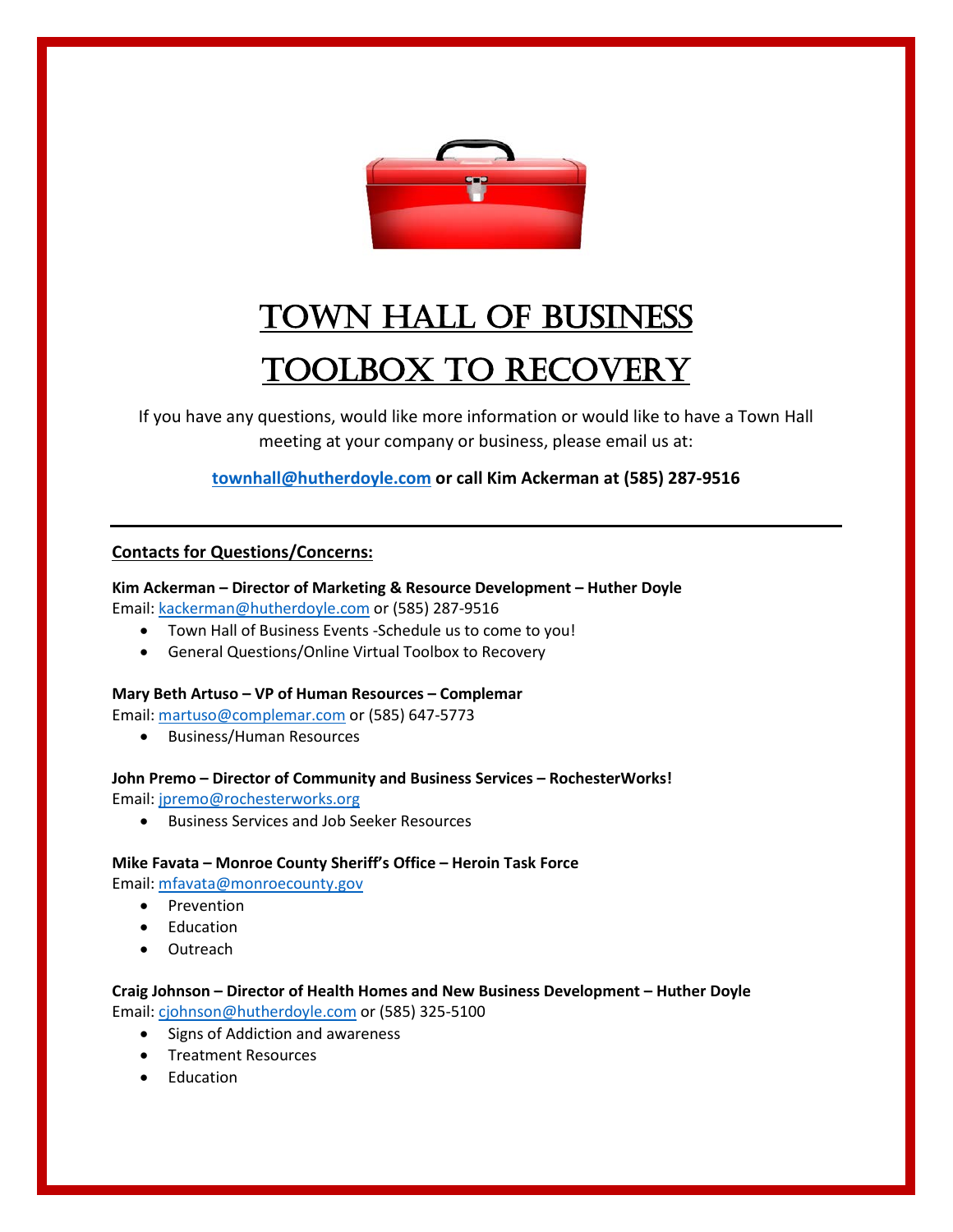**Aaron Cignarale – Monroe County Public Health Emergency Preparedness Specialist** Email: [aaroncignarale@monroecounty.gov](mailto:aaroncignarale@monroecounty.gov) or (585) 753-5453

• Narcan Training

**Claire Herrman, RN – Public Health Nurse – Monroe County Department of Public Health**

**\_\_\_\_\_\_\_\_\_\_\_\_\_\_\_\_\_\_\_\_\_\_\_\_\_\_\_\_\_\_\_\_\_\_\_\_\_\_\_\_\_\_\_\_\_\_\_\_\_\_\_\_\_\_\_\_\_\_\_\_\_\_\_\_\_\_\_\_\_\_\_\_\_\_\_\_\_\_**

Email: [claireherrman@monroecounty.gov](mailto:claireherrman@monroecounty.gov) or (585) 753-5061

• Narcan Training

#### **Treatment Resources:**

*Huther Doyle – Alcohol and Substance Use Disorder Treatment* 360 East Avenue, Rochester, NY 14604 Call for an appointment (585) 325-5100 **or Walk-in! OPEN ACCESS/WALK-IN's** Monday – Thursday 8am-5pm Fridays 8am-3pm Please visi[t www.hutherdoyle.com](http://www.hutherdoyle.com/) for more information on all the services offered. Email: [admin@hutherdoyle.com](mailto:admin@hutherdoyle.com) Like our Facebook Page for the latest news and information[: Huther Doyle Facebook Page](https://www.facebook.com/HutherDoyle/)

*Monroe County Heroin Task Force; Statistics, Resources, Narcan Trainings* [Monroe County Heroin Task Force](https://www2.monroecounty.gov/sheriff-heroin-task-force)

Monroe County [Opioid Info and Resources](https://www.monroecounty.gov/opioids/)

*Opioid Task Force – NCADD-RA* [NCADD-RA Opioid Task Force](https://ncadd-ra.org/resources/opioid-task-force-of-monroe-county/)

*Surrounding Counties Directory* <https://ncadd-ra.org/services/finger-lakes-addiction-resource-center/>

**Family Support:** 

*Huther Doyle* <https://www.hutherdoyle.com/addiction-recovery-services>

*ROC Families in Recovery (in conjunction with S.O.A.R.S.)* <https://www.facebook.com/ROCFIR/>

*Bereavement Groups: For those who have lost a loved one to an overdose* [Bereavement Group Information](https://docs.wixstatic.com/ugd/481d37_ff774b29e38846f08c30f366d6387c37.pdf)